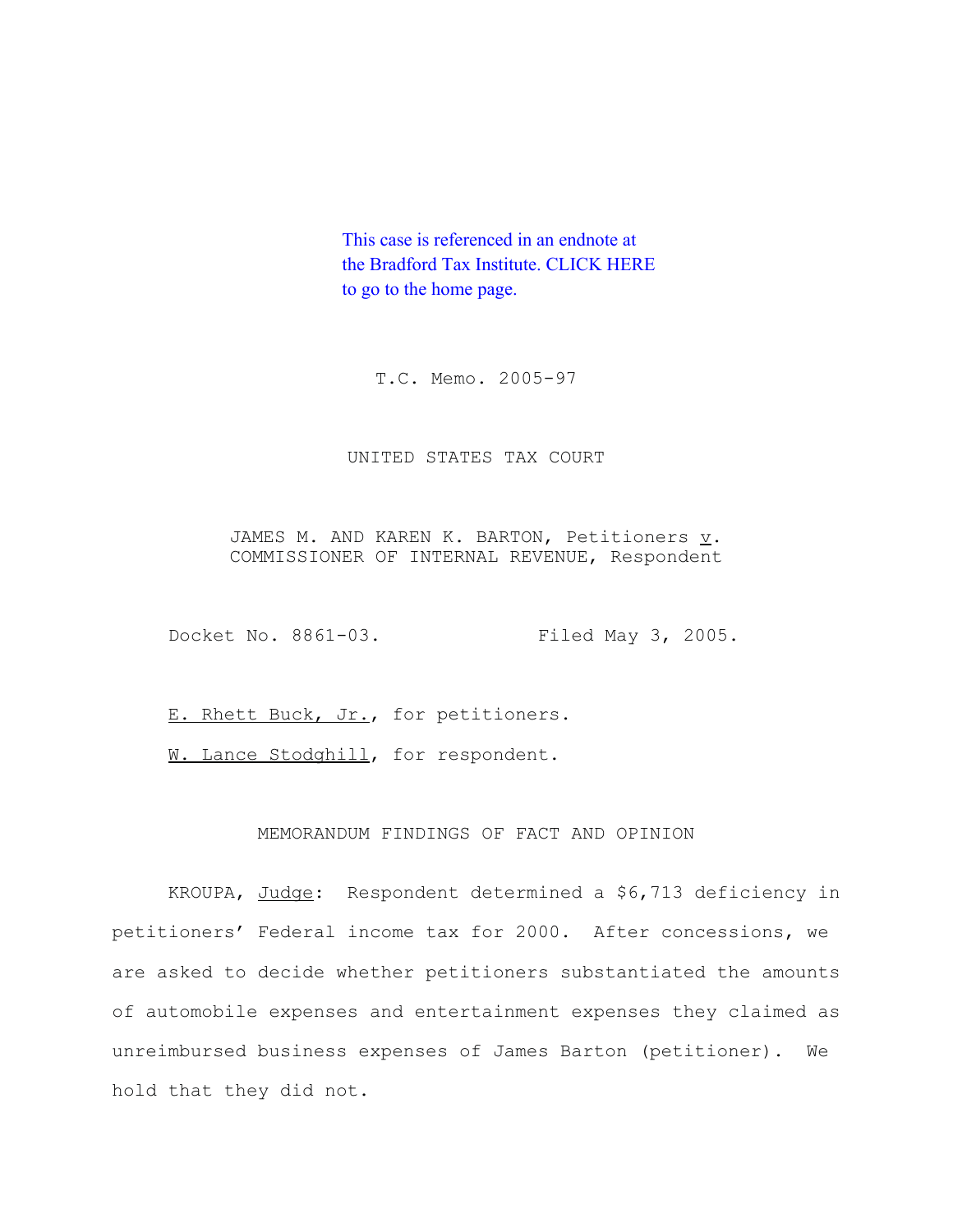Unless otherwise indicated all section references are to the Internal Revenue Code in effect for the year at issue, and all Rule references are to the Tax Court Rules of Practice and Procedure.

## FINDINGS OF FACT

Some of the facts have been stipulated and are so found. The stipulation of facts, accompanying exhibits, and stipulation of settled issues are incorporated by this reference. Petitioners resided in Houston, Texas, at the time they filed the petition.

Petitioner was employed by Armko Industries, Inc. (Armko), a roof system consulting firm, as a sales representative during 2000. Petitioner was responsible for consulting with clients, predominantly school districts, regarding their roofing needs and assisting them in overseeing the planning and implementation of roofing projects. This included identifying the condition of the current roof, developing specifications for the project, meeting with local construction contractors who bid on the project, and attending preconstruction meetings with the school district and the contractors. Once construction began, petitioner documented the progress and authorized payments to the contractors. When the project was completed, petitioner prepared a list of items that had to be remedied before the contractor would be paid and a

 $- 2 -$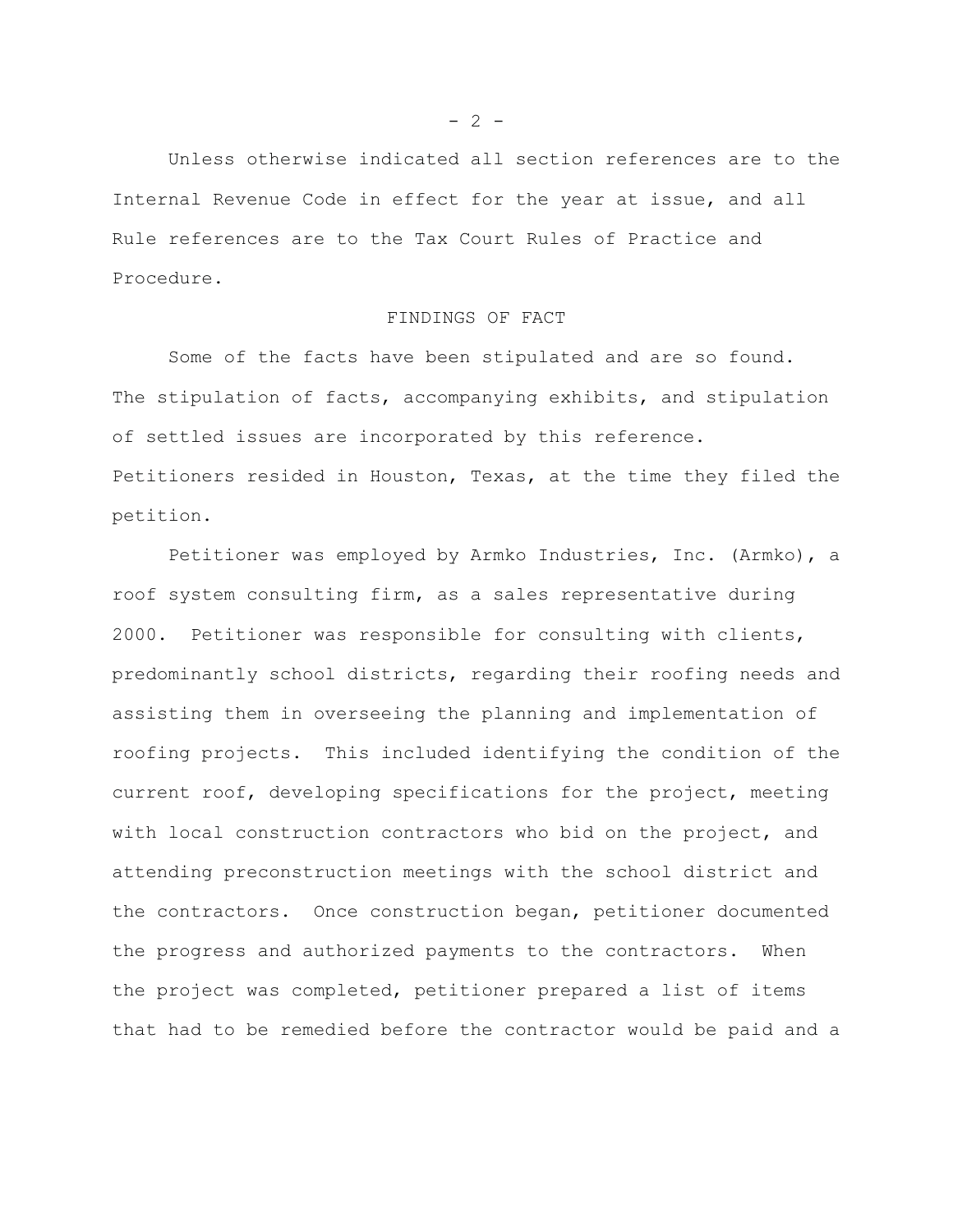warranty would be issued. A typical job lasted 3 months and required petitioner to travel to the jobsite five times or more.

During 2000, petitioner's clients were located in Texas and Louisiana. Armko did not reimburse petitioner for expenses related to his sales activities.

Petitioner claimed  $$15,741^1$  of automobile expenses<sup>2</sup> as unreimbursed employee business expenses for 2000. He testified that he daily maintained a mileage log by recording the odometer reading for each sales call on the day that he made the sales call, then transferred this information into a spreadsheet on his personal computer because, as he testified, he wanted to have a "more efficient paperless office." Petitioner maintained no other paper records for the business use of his automobile. The mileage log contained entries that were inconsistent with and in fact contradicted other evidence before the Court.<sup>3</sup> For example, there were numerous entries on the same day on both the flight log and the mileage log that showed times and distances traveled that could not have taken place on the same day. Petitioner

 $2$ Petitioner claimed 48,434 miles, at the standard mileage rate of 32.5 cents per mile, as business purpose miles on Form 2106, Employee Business Expenses, for 2000. The standard mileage rate for 2000 is set forth in Rev. Proc. 99-38, 1999-2 C.B. 525.

3Petitioner submitted a flight log to substantiate expenses he claimed involving his 1960 Cessna 182-C airplane. The parties settled the Cessna airplane expense issue in the stipulation of settled issues. Accordingly, we consider the flight log only as it relates to petitioner's automobile expenses.

 $- 3 -$ 

<sup>&</sup>lt;sup>1</sup>All dollar amounts are rounded to the nearest dollar.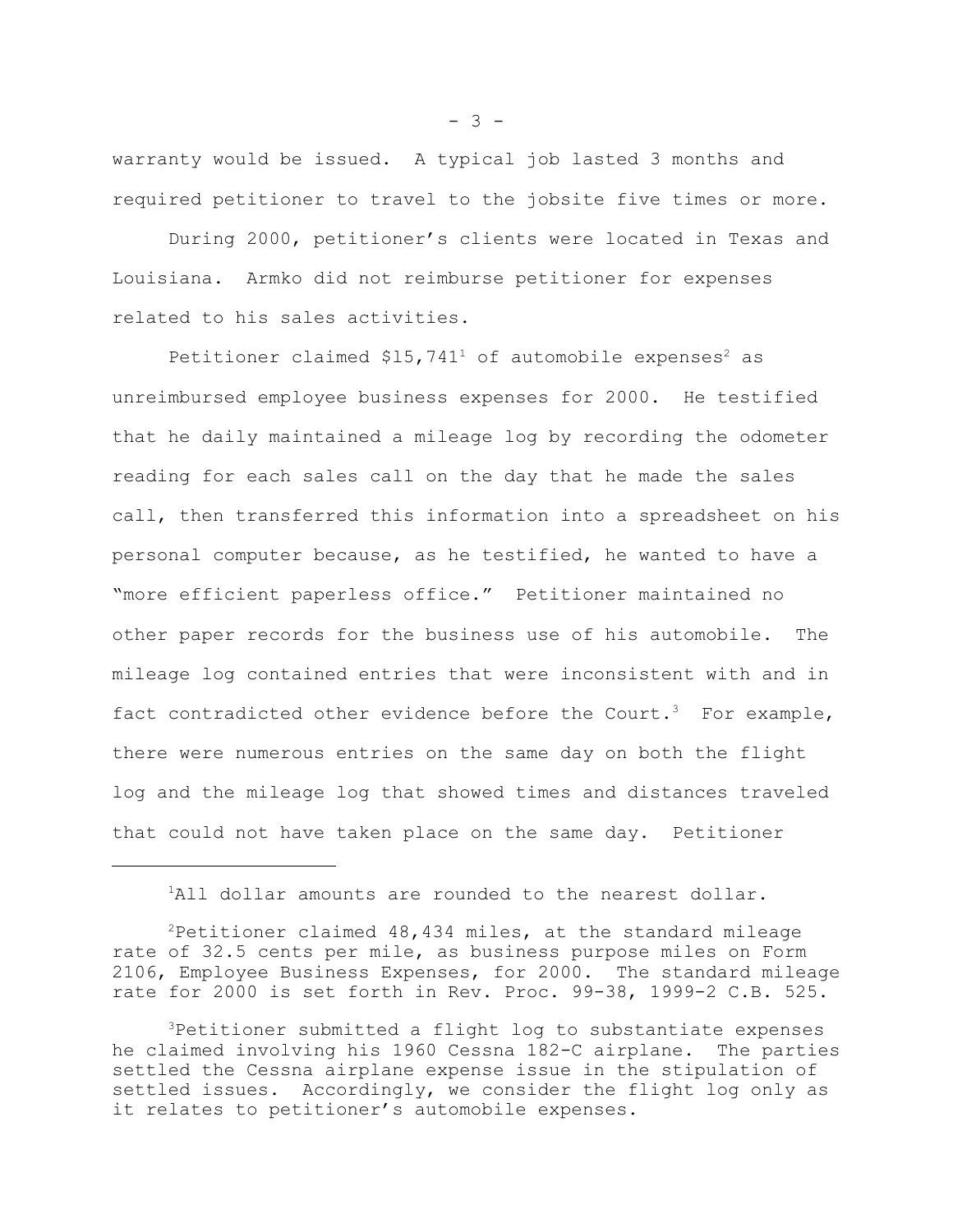testified that he reconstructed significant portions of the mileage log 2 years after the fact in preparing for trial.

Petitioner also claimed \$2,422<sup>4</sup> of meals and entertainment expenses as unreimbursed employee business expenses for 2000. Petitioner derived this number from the yearend summary statement he received from a credit card company that grouped restaurant and entertainment expenses together (master credit card summary). Petitioner admitted that he did not use this account exclusively for business purposes. The master credit card summary showed \$2,168 under the category "Restaurants" and \$232 under the category "Entertainment".<sup>5</sup> The master credit card summary listed only the date, the name of the restaurant or other payee, and the amount of the item. The master credit card summary did not list the name of the business contact being entertained nor the business purpose for the expense. Petitioner created another document 6 months before trial, which was approximately 3-1/2 years after the fact, on which he listed the name of the person with whom he dined, his business relationship with the person, the name of the restaurant, the business purpose, and the amount for each meal (reconstructed entertainment list). The total

 $- 4 -$ 

<sup>4</sup>This total amount of meals and entertainment expenses was reduced by 50 percent. Sec. 274(n)(1)(A). Petitioner therefore claimed \$1,211 for meals and entertainment expenses for 2000.

<sup>5</sup>There is a \$22 difference between the sum of these two amounts and the total meals and entertainment expenses petitioner claimed. We assume this difference was a computational mistake.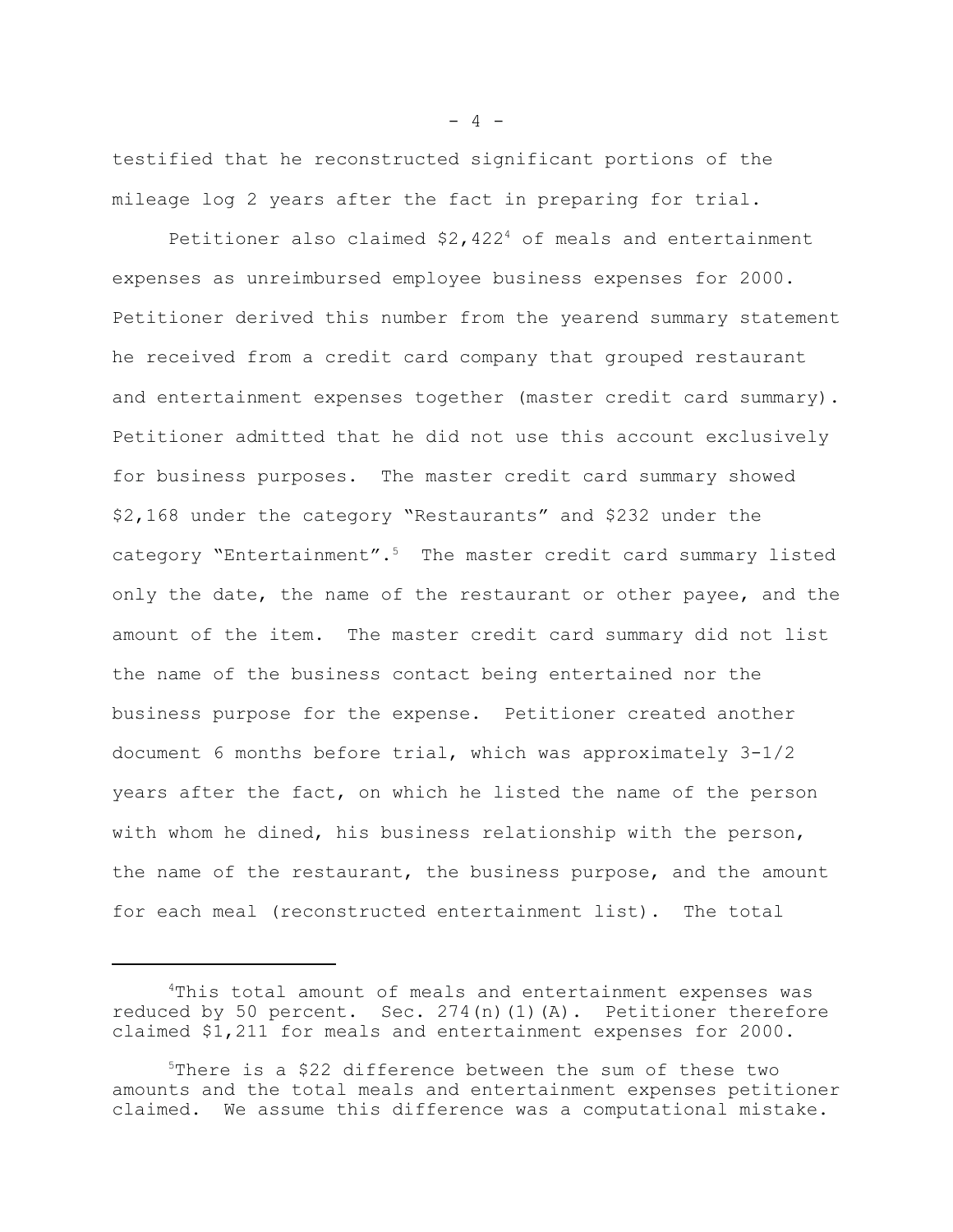amount shown on petitioner's reconstructed entertainment list was \$763. Petitioner failed to explain the discrepancy between the \$763 shown on the reconstructed entertainment list and the \$2,422 he had claimed. Nor could petitioner explain multiple discrepancies between the master credit card summary and his reconstructed entertainment list.

Respondent disallowed the claimed expenses in a notice of deficiency dated May 22, 2003, stating that petitioner had failed to provide supporting information required to substantiate the claimed expenses. Petitioners timely filed a petition for a redetermination with this Court.

#### OPINION

This is a substantiation case in which we are asked to decide whether petitioner may deduct automobile expenses and certain entertainment expenses he incurred in 2000 as a sales representative. We explain the deductibility rules and then apply these rules to the facts. We begin with who has the burden of proof.

## Burden of Proof

Generally, the determinations of the Commissioner in a deficiency notice are presumed correct, and the taxpayer has the burden of proving the Commissioner's determinations to be in error. Rule 142(a)(1); Welch v. Helvering, 290 U.S. 111, 115 (1933). The burden of proof may shift to the Commissioner in

 $-5 -$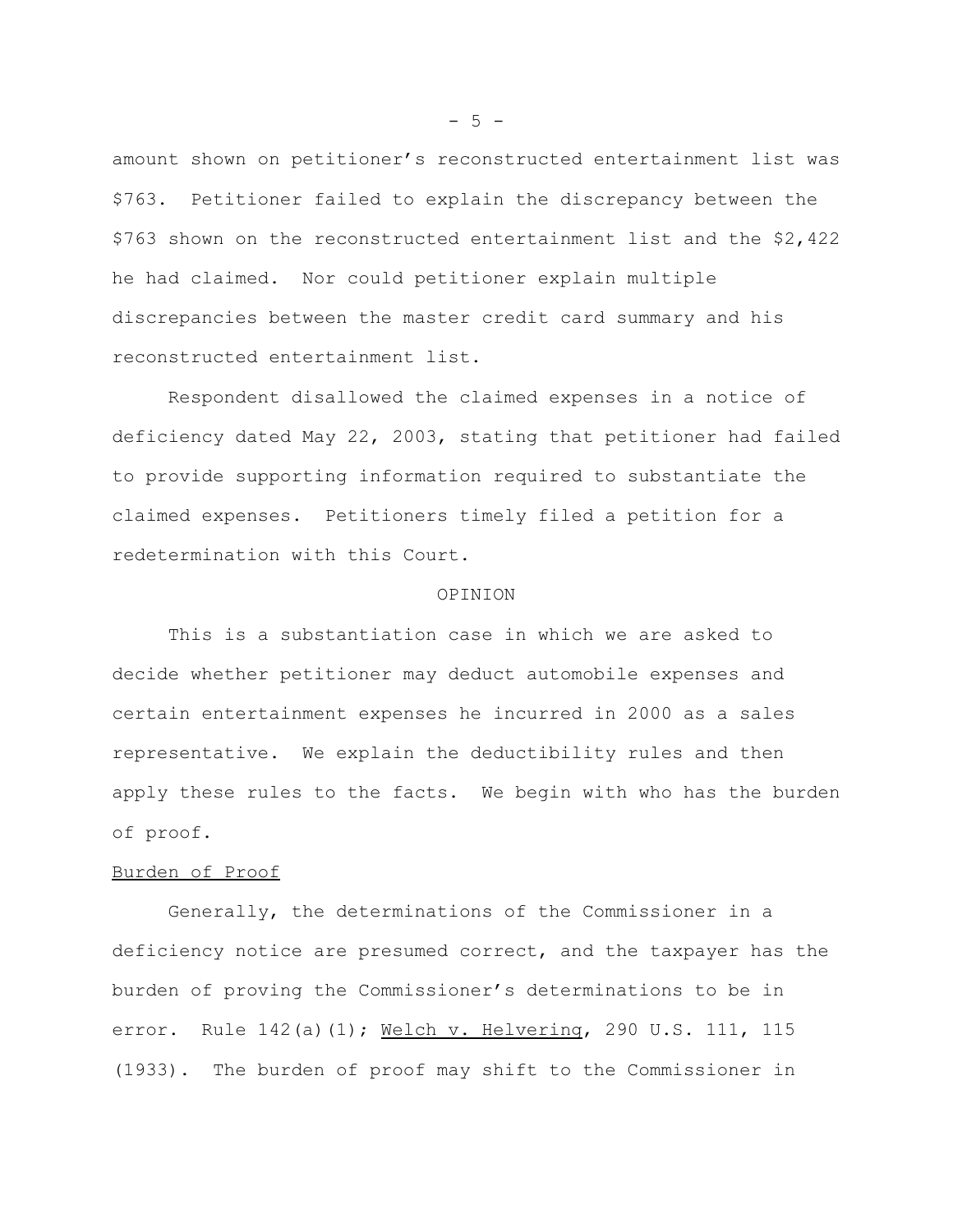certain circumstances, however, if the taxpayer introduces credible evidence and establishes that he or she substantiated items, maintained required records, and fully cooperated with the Commissioner's reasonable requests. Sec. 7491(a)(2)(A) and  $(B)$ .<sup>6</sup> The burden does not shift to respondent under section 7491, however, because we find that petitioner failed to provide credible evidence, failed to substantiate the claimed expenses, and failed to maintain adequate records. The burden therefore remains with petitioner.

Moreover, deductions are a matter of legislative grace, and the taxpayer bears the burden of proving that he or she is entitled to any deduction claimed. Rule 142(a); INDOPCO, Inc. v. Commissioner, 503 U.S. 79, 84 (1992); New Colonial Ice Co. v. Helvering, 292 U.S. 435, 440 (1934). A taxpayer is generally permitted to deduct all ordinary and necessary expenses paid or incurred in carrying on a trade or business. See sec. 162(a). In contrast, no deduction is allowed for personal, living, or family expenses. See sec. 262.

# Substantiation Requirement

A taxpayer must substantiate amounts claimed as deductions by maintaining the records necessary to establish that he or she

- 6 -

<sup>6</sup>Sec. 7491 is effective with respect to court proceedings arising in connection with examinations by the Commissioner commencing after July 22, 1998, the date of enactment of the Internal Revenue Service Restructuring and Reform Act of 1998, Pub. L. 105-206, sec. 3001(a), 112 Stat. 726.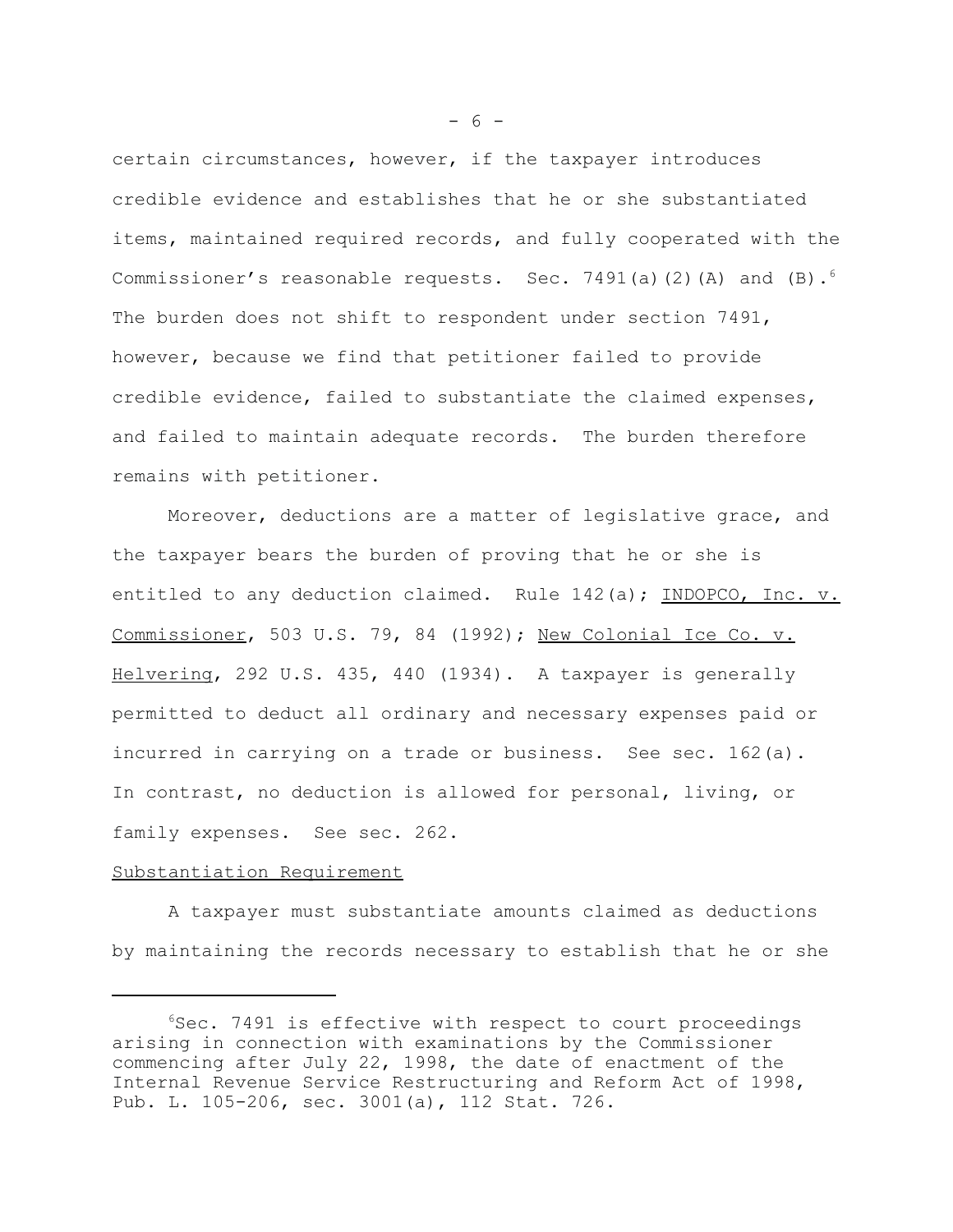is entitled to the deductions. Sec. 6001; Hradesky v. Commissioner, 65 T.C. 87 (1975), affd. per curiam 540 F.2d 821 (5th Cir. 1976); sec. 1.6001-1(a), (e), Income Tax Regs. If a taxpayer establishes that he or she paid or incurred a deductible business expense but does not establish the amount of the deduction, this Court may approximate the amount of allowable business deductions, bearing heavily against the taxpayer whose inexactitude is of his or her own making. Cohan v. Commissioner, 39 F.2d 540, 543-544 (2d Cir. 1930). For the Cohan rule to apply, however, a basis must exist on which this Court can make an approximation. Vanicek v. Commissioner, 85 T.C. 731, 742-743 (1985). Without such a basis, any allowance would amount to unguided largesse. Williams v. United States, 245 F.2d 559, 560 (5th Cir. 1957).

# Strict Substantiation

With respect to certain business expenses specified in section 274(d), more stringent substantiation requirements apply. No deduction may be allowed for expenses incurred for travel expenses, specifically including meals and entertainment, and "listed property",<sup>7</sup> unless the taxpayer substantiates certain elements. Passenger automobiles are "listed property" under section  $280F(d)(4)(A)(i)$ .

<sup>7</sup>Listed property is defined in sec. 280F(d)(4).

- 7 -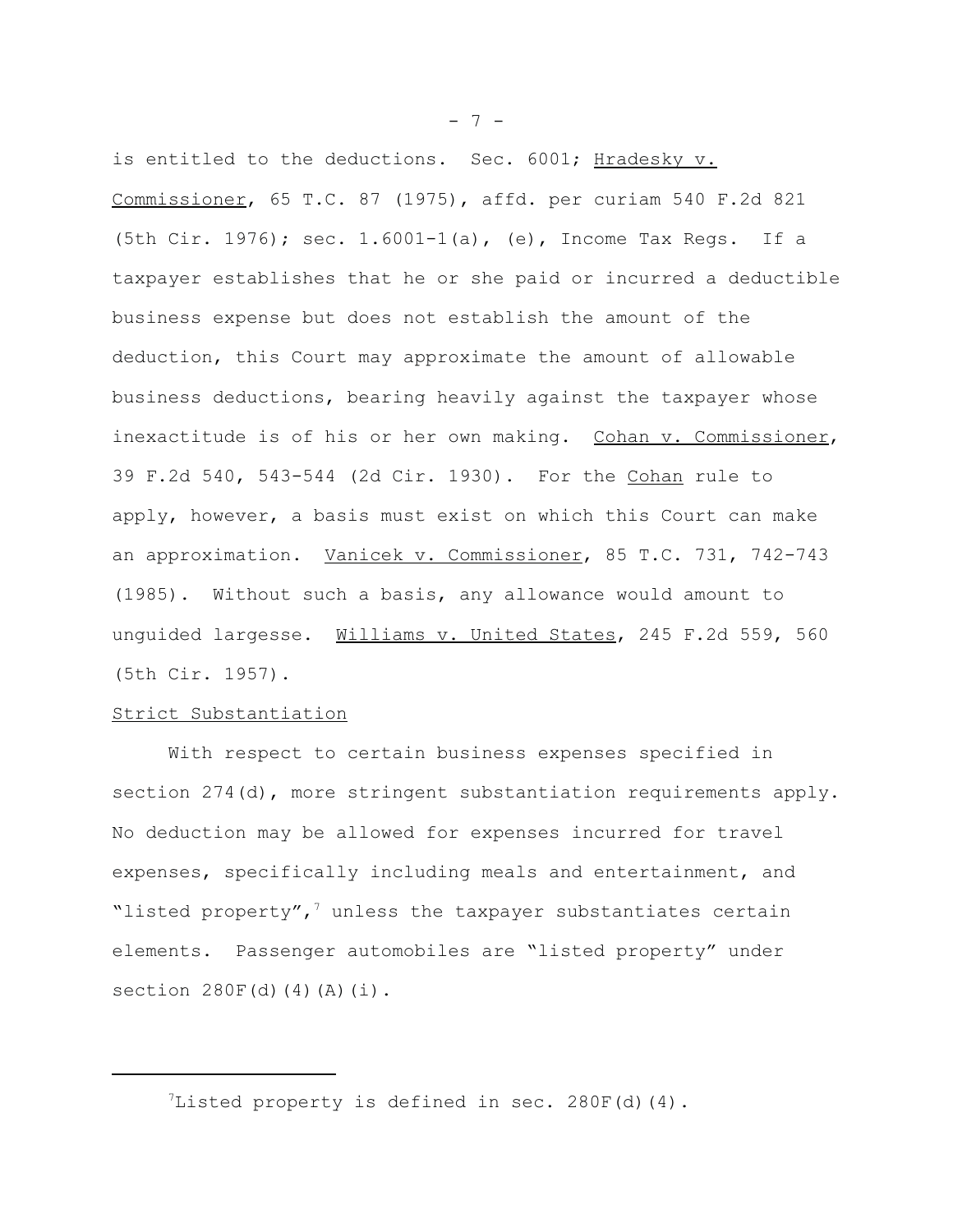Under the strict substantiation requirements of section 274, the taxpayer must substantiate the amount, time, and business purpose of the expenditures and must provide adequate records or sufficient evidence to corroborate his or her own statement.<sup>8</sup> Adequate records are defined as a diary, a log, or a similar record, and documentary evidence that, in combination, are sufficient to establish each element of each expenditure or use. Sec.  $1.274-5T(c)(2)(i)$ , Temporary Income Tax Regs., 50 Fed. Reg. 46017 (Nov. 6, 1985). To be adequate, a record must generally be written and must be prepared at or near the time of the use or expenditure. Sec. 1.274-5T(c)(2)(ii)(A), Temporary Income Tax Regs., supra.

Moreover, the expenses subject to the strict substantiation rules, such as entertainment expenses and passenger automobile expenses, may not be estimated; i.e., section 274(d) overrides the so-called Cohan doctrine. Sanford v. Commissioner, 50 T.C. 823, 827 (1968), affd. per curiam 412 F.2d 201 (2d Cir. 1969); sec. 1.274-5T(a), Temporary Income Tax Regs., 50 Fed. Reg. 46014 (Nov. 6, 1985); sec. 1.280F-6T(b)(2), Temporary Income Tax Regs., 49 Fed. Reg. 42713 (Oct. 24, 1984). For these expenses, only strict substantiation will suffice.

 $- 8 -$ 

<sup>&</sup>lt;sup>8</sup>The taxpayer must substantiate by adequate records or by sufficient evidence corroborating the taxpayer's own statement: (1) The amount of the expense; (2) the time and place of the expense; (3) the business purpose of the expense; and (4) the business relationship to the taxpayer of the persons involved in the expense. Secs. 274(a), (d)(4); 280(F)(d)(4)(A)(i) and (ii).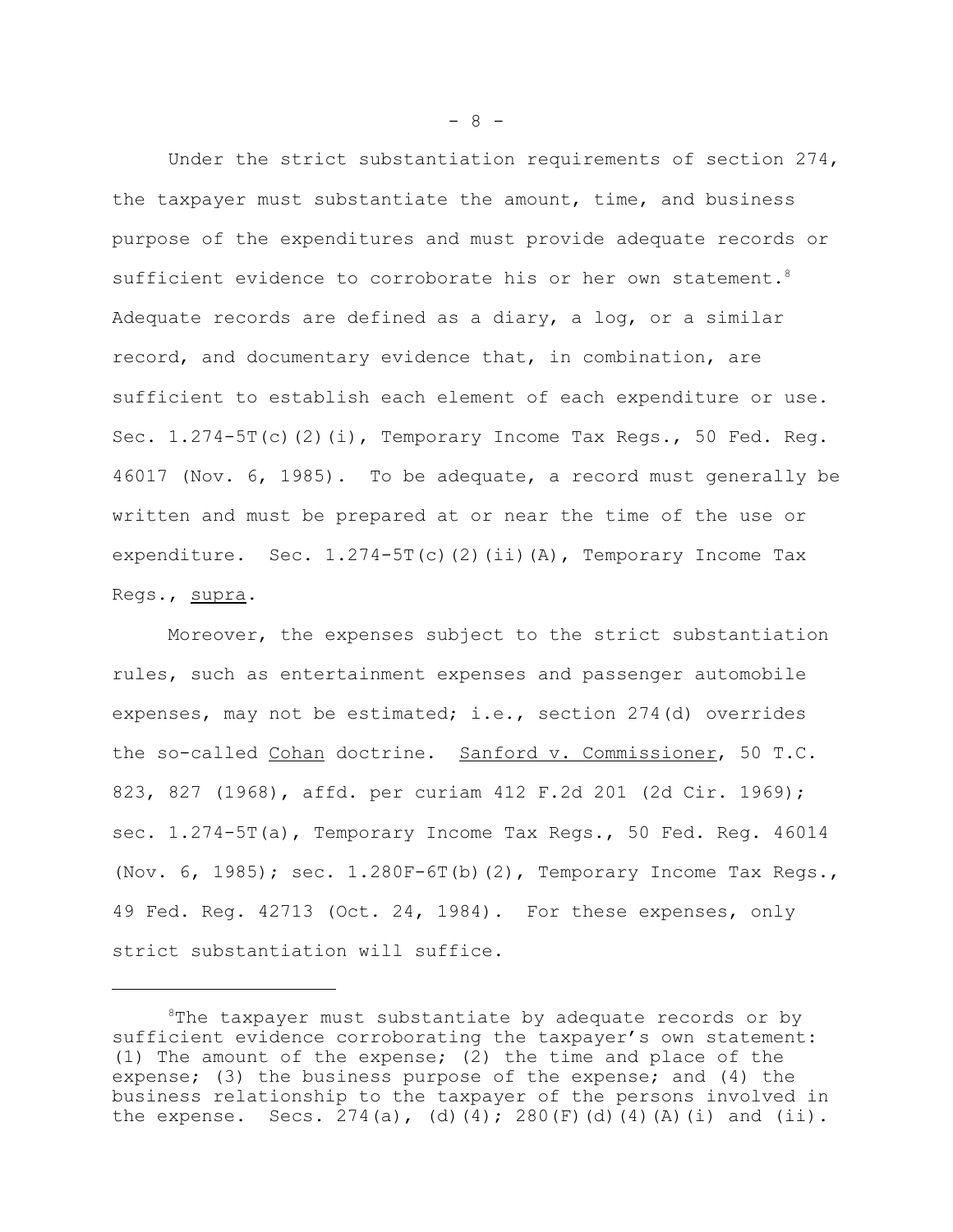Against this background, we now analyze whether petitioner satisfied the strict substantiation requirements of section 274 to allow him to deduct automobile expenses and meals and entertainment expenses. Petitioner claims that he kept adequate records and receipts to substantiate his automobile expenses and his meals and entertainment expenses. Respondent argues that petitioner failed to satisfy the strict substantiation requirements because, among other reasons, petitioner failed to maintain written records of each business trip and petitioner failed to record the information contemporaneously with the expenditures. We agree with respondent.

#### Automobile Expenses

Petitioner claimed \$l5,741 of automobile expenses or 48,434 miles as business-related miles. To substantiate the claimed automobile expenses, petitioner testified that he read the car's odometer each day and recorded the business mileage. Petitioner then entered this information onto the mileage spreadsheet that was introduced into evidence. The mileage spreadsheet listed the trips petitioner took, the number of miles for each, and the clients he visited on those dates. Petitioner introduced no written documentation to corroborate these entries. Instead, petitioner testified that he discarded all notes, records, or other documentation in his quest to have a paperless office.

- 9 -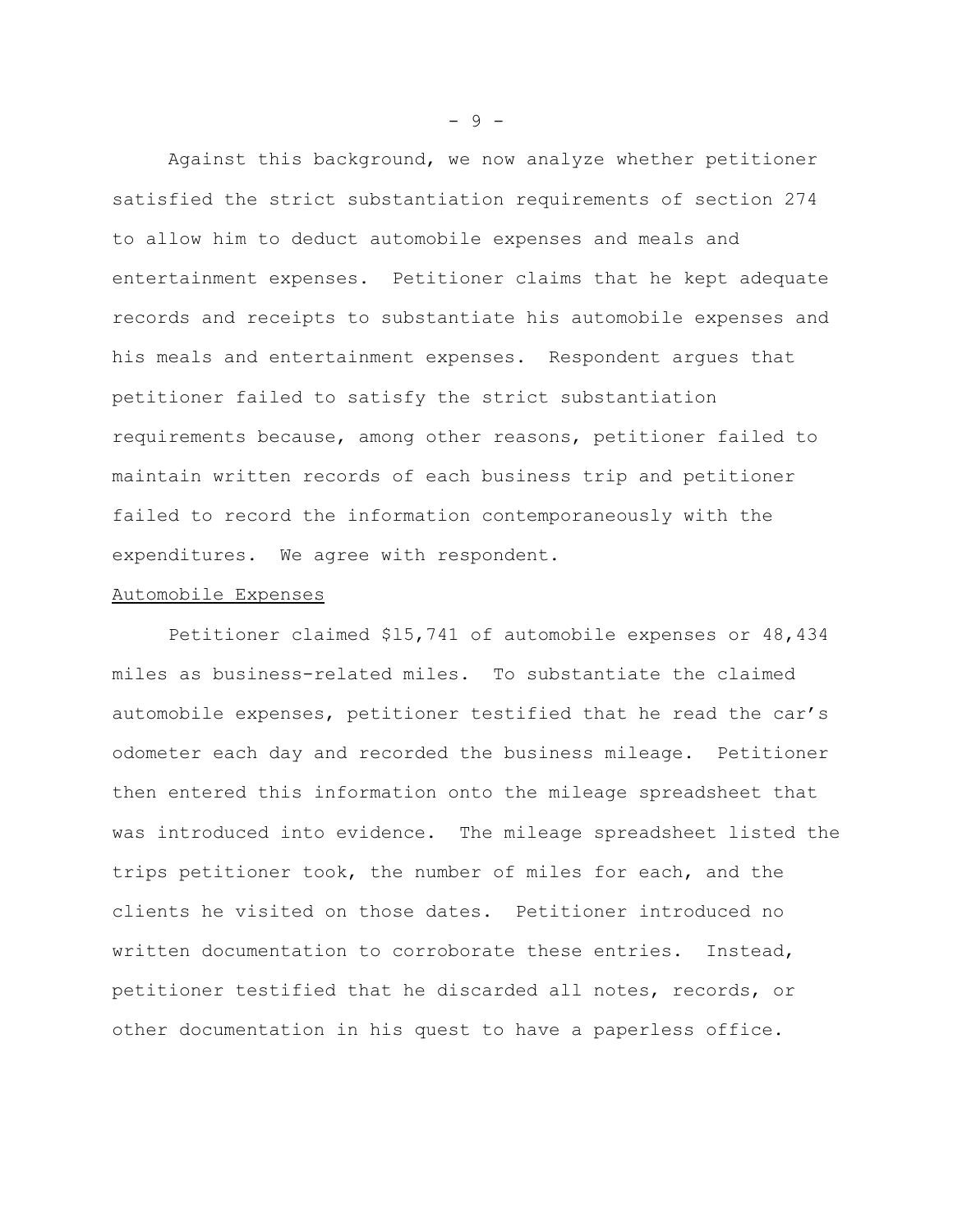We do not accept this mileage spreadsheet as reliable evidence for several reasons. First, we are skeptical of the number of miles, almost 50,000 in 1 year, that petitioner asserts were solely business related. This car mileage, we note, is in addition to miles petitioner flew on his private airplane. We also find numerous inconsistencies between the spreadsheet and other evidence before the Court. For example, petitioner apparently drove to a location on the same day he claimed to have flown there, and he claimed extensive mileage on days that he was involved in flight training for his private airplane. Moreover, petitioner testified that he substantially reconstructed the mileage spreadsheet during respondent's examination, which occurred over 2 years after the year in issue. When petitioner could not explain certain discrepancies respondent raised, petitioner responded that he could not remember because the trips had occurred so long ago. Also, petitioner's testimony supporting these expenses is vague and unclear. In petitioner's quest to have a paperless office, petitioner produced no corroborating evidence other than his own self-serving testimony, which we are not required to accept, and which we do not, in fact, find to be credible. See Niedringhaus v. Commissioner, 99 T.C. 202, 219 (1992). Accordingly, we do not give any weight to this mileage spreadsheet.

 $- 10 -$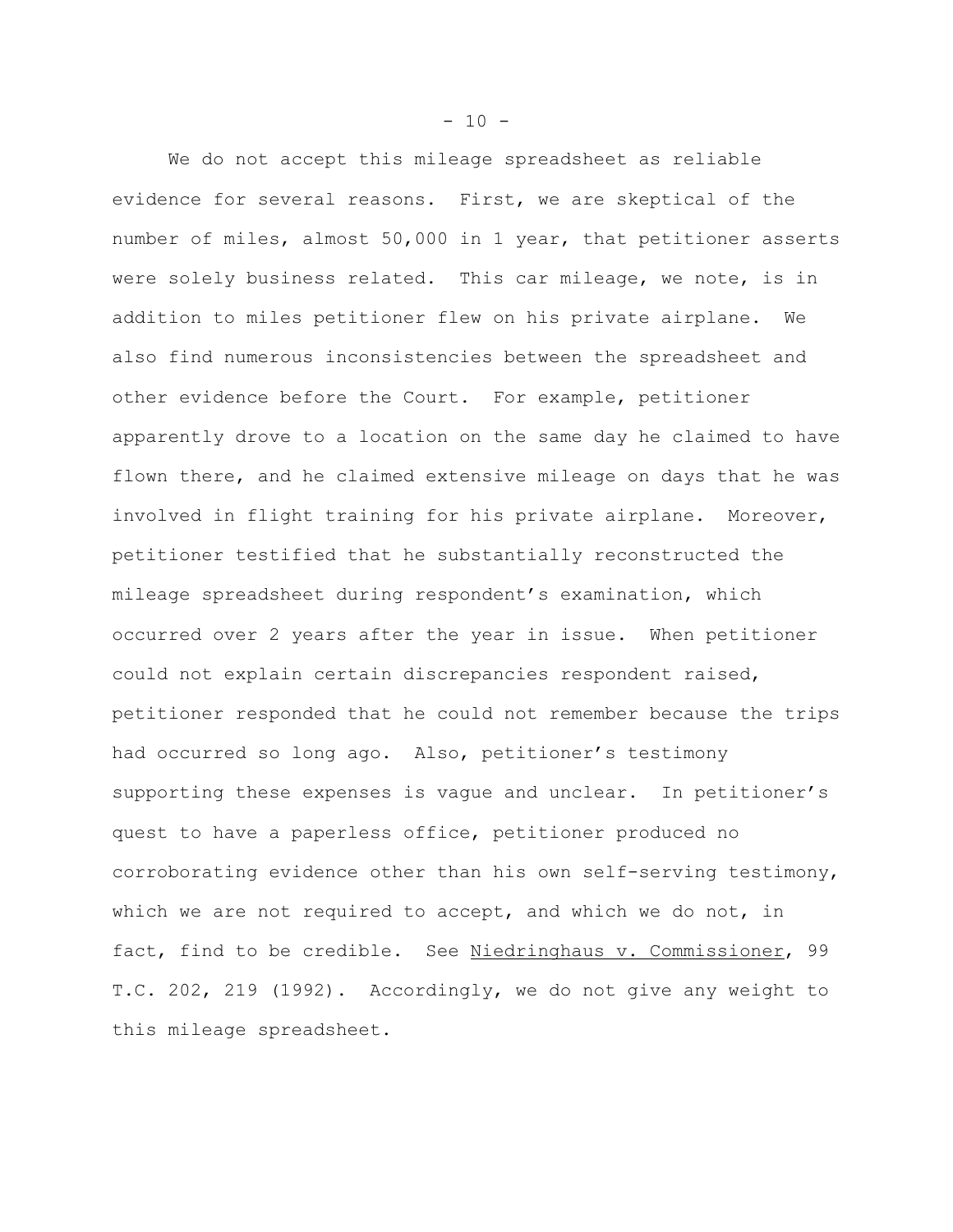In lieu of using the standard mileage rate, we can look to the actual automobile expenses petitioner incurred in 2000. We have similar concerns about the reliability of evidence in the record to prove petitioner's "actual" automobile expenses. First, the master credit card summary showed \$2,603 for "Auto Services." We note that petitioner testified that this account was used for both business and personal expenses. We further note that petitioner submitted no evidence to show which of these automobile fuel expenses were for business rather than personal use. The master credit card summary included a charge for car fuel on February 26, 2000, when petitioner admitted that he and his family were on vacation in San Francisco, California. In addition, the Court learned that the "Auto Services" amount on the master credit card summary included airplane fuel that petitioner claimed and was allowed as an airplane expense.

In respondent's opening brief, respondent conceded that petitioner would be entitled to \$1,884 of automobile expenses rather than the \$15,741 claimed. Although we did not find at trial that petitioner satisfied the strict substantiation requirements regarding the automobile expenses, we shall not disturb respondent's concession. Accordingly, petitioner is entitled to an automobile expense deduction of \$1,884 for 2000.

 $- 11 -$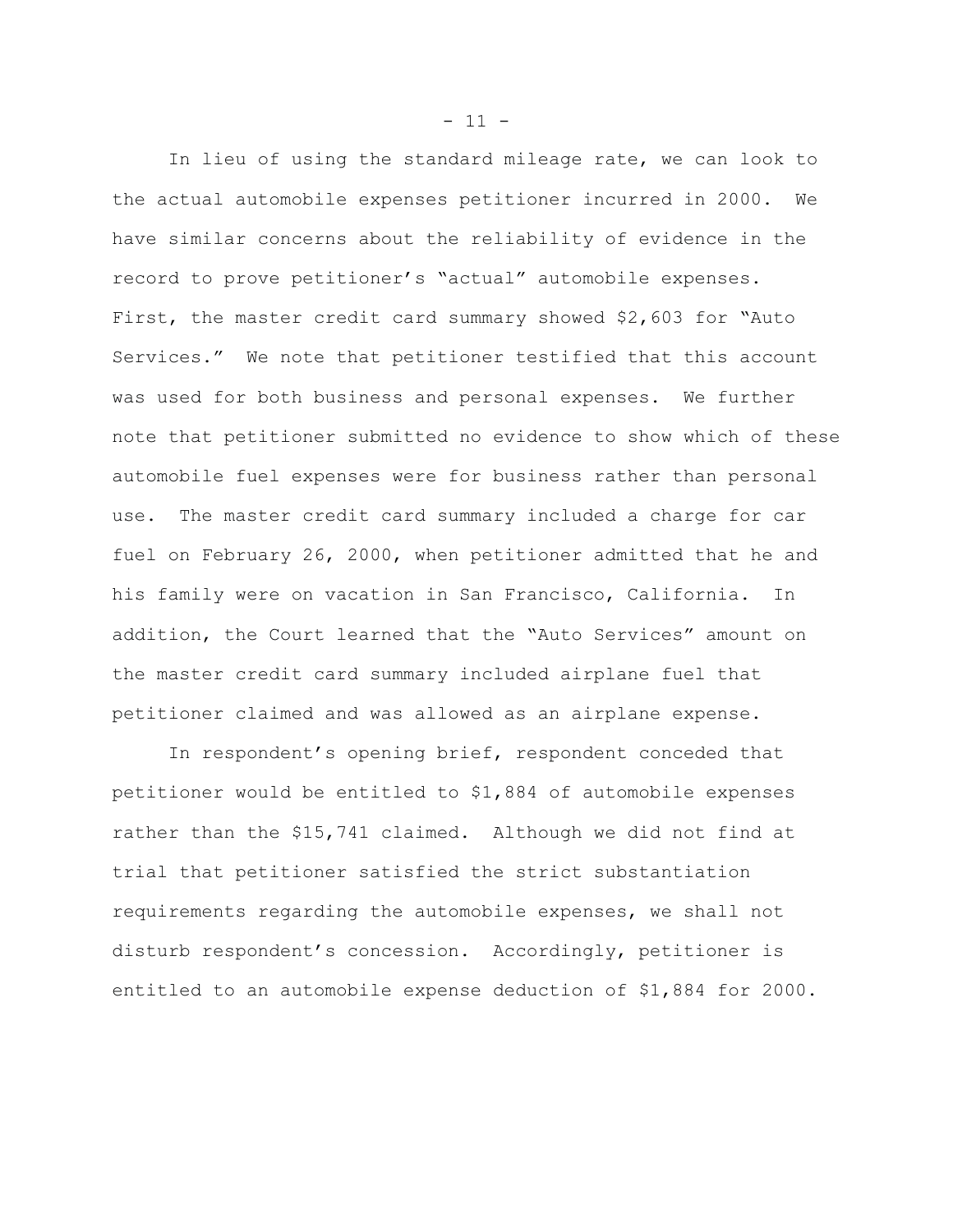#### Meals and Entertainment Expenses

We turn now to petitioner's claim for meals and entertainment expenses. Petitioner claimed \$2,422 of meals and entertainment expenses on the basis of the master credit card summary, which reflected \$2,168 under the category "Restaurants" and \$232 under the category "Entertainment."

While the master credit card summary shows the name of the restaurant (or payee), and the date and the amount spent, the master credit card summary does not show the business purpose of the activity or the name of the person entertained. In attempting to substantiate the business purpose and the name of the person entertained, petitioner prepared the reconstructed entertainment list 3-1/2 years after the fact. Petitioner was unable to testify as to whom he entertained in some instances.

We have the same concerns regarding the meals and entertainment expenses that we had with the automobile expenses. The account was used for both personal and business purposes. There was no breakdown on the master credit card statement between business and personal charges. The credit card company simply lumped all charges to restaurants under the "Restaurants" category. In addition, petitioner failed to explain which of the expenses claimed were for business, not personal, purposes, and petitioner failed to heed the Court's advice to concede the personal charges. Several charges appeared for various ski

 $- 12 -$